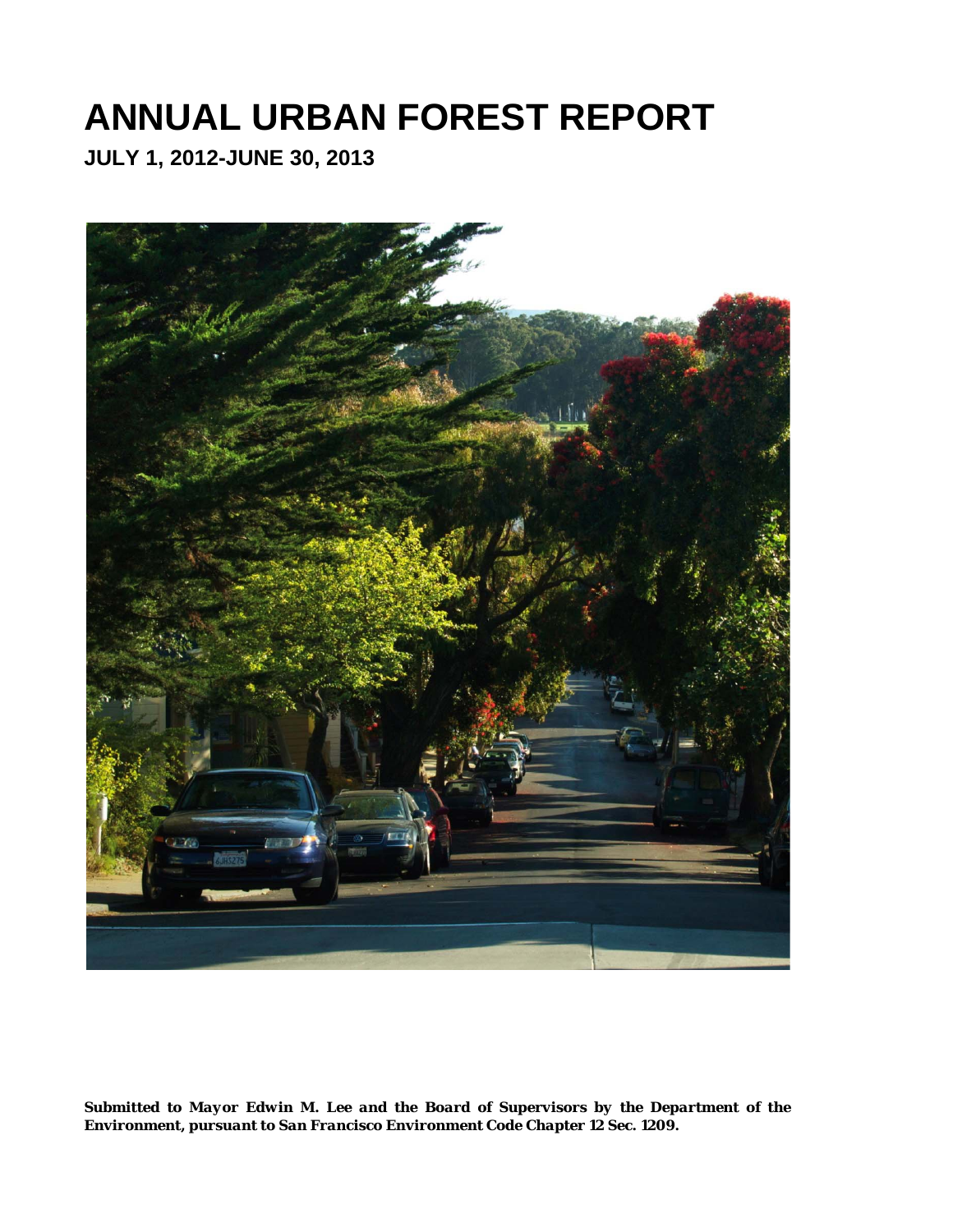The **Urban Forestry Council** advises city departments, including the Board of Supervisors and the mayor. Its tasks are to develop a comprehensive urban forest plan; educate the public; develop tree-care standards; identify funding needs, staffing needs, and opportunities for urban forest programs; secure adequate resources for urban forest programs; facilitate coordination of tree-management responsibilities among agencies; and report on the state of the urban forest



Urban Forestry Council members from left to right: Mike Barrow, San Francisco Public Utilities Commission Sandy Sherwin, Technology Fulfillment Manager at Ingersoll Rand William Most, Environmental Attorney at Briscoe Ivester & Bazel LLP Dan Kida, Sr. Program Manager, Vegetation Management Quality Control, PG&E Jon Swae, Urban Forest Plan Manager, San Francisco Planning Department Dan Flanagan, Executive Director of Friends of the Urban Forest – CHAIR Carla Short, Urban Forester, San Francisco Department of Public Works John Leffingwell, Consulting Arborist, HortScience Ana M. Alvarez, Parks & Open Spaces Superintendent, San Francisco Recreation and Park Department (alternate member) Malcolm Hillan, Environmental Horticulture Professor, City College of San Francisco Rose Hillson, Community Activist Andrew Sullivan, Landscape Architect

Not pictured:

Larry Costello, UC Coop Ext. Env. Horticulture Advisor Emeritus –VICE-CHAIR Philip A. Ginsburg, General Manager, San Francisco Recreation and Park Department

Urban Forestry Council Staff Support: Mei Ling Hui, SF Environment Urban Forest and Agriculture Coordinator Monica Fish, SF Environment Commission Secretary

Cover photo by Lisa Guide, courtesy of Friends of the Urban Forest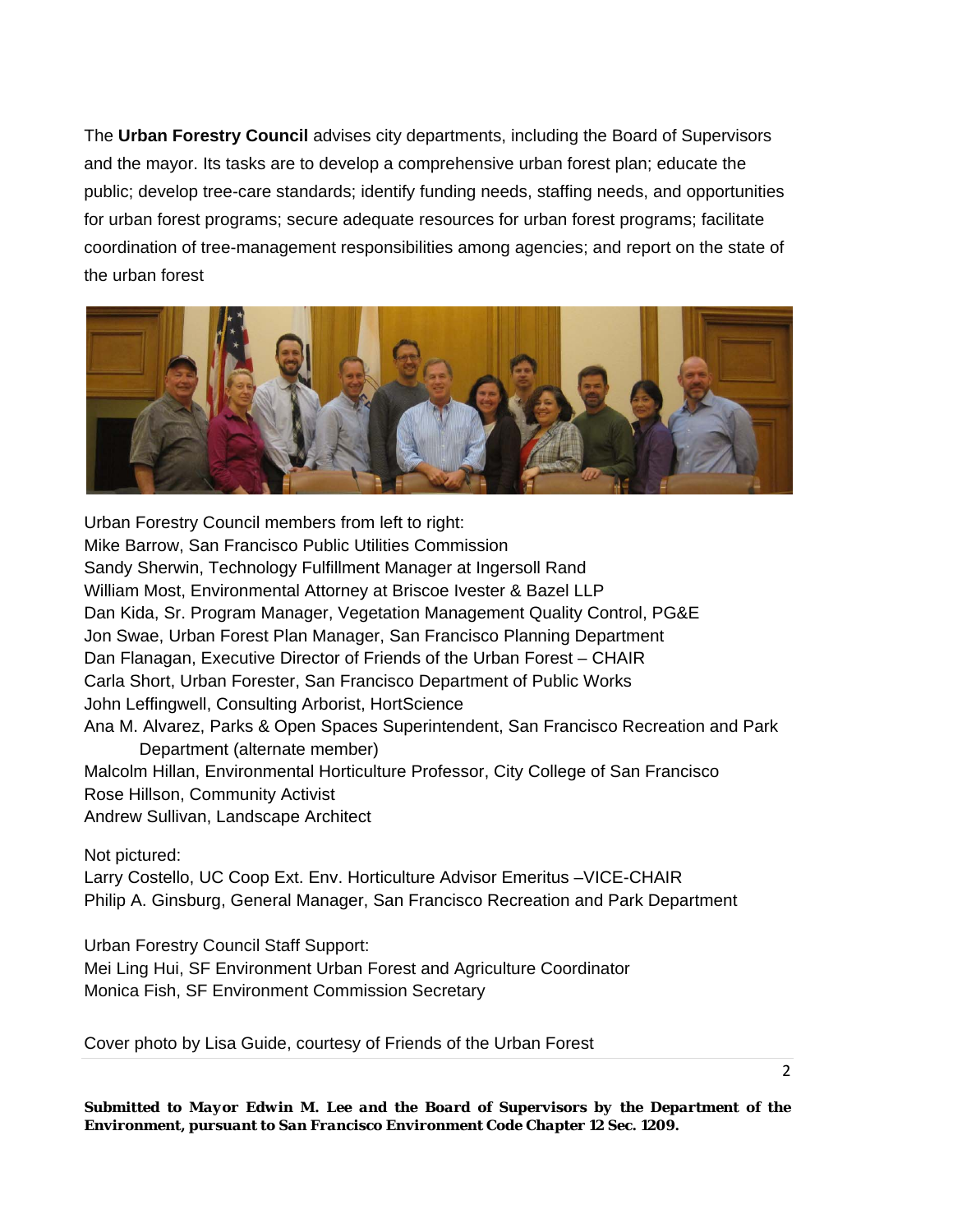# **Table of Contents:**

| Executive Summary: Overview of San Francisco's Urban Forest Fiscal year            | Page 4  |
|------------------------------------------------------------------------------------|---------|
|                                                                                    |         |
| Major opportunities and challenges reported by participating organizations  Page 7 |         |
|                                                                                    |         |
| <b>Data Tables</b>                                                                 |         |
|                                                                                    |         |
|                                                                                    |         |
| Table 3: Work Plan, including Tree Plantings, Tree Care, and Tree Removal          |         |
|                                                                                    |         |
|                                                                                    |         |
|                                                                                    | Page 17 |

Please note: While this report seeks to be as comprehensive as possible, it is based on data provided by responding agencies and does not include complete information on all urban forestry work performed within the San Francisco.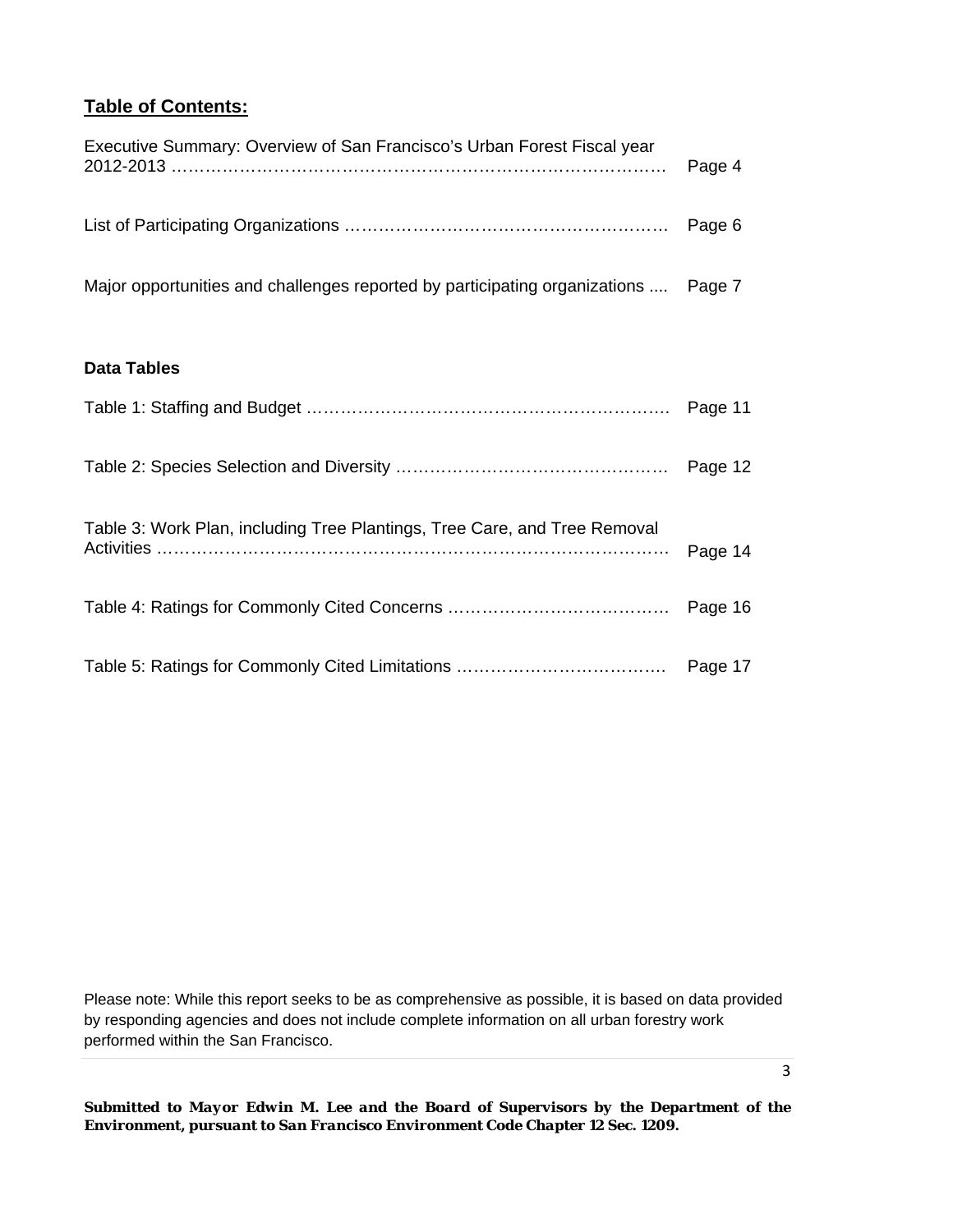# **Overview of San Francisco's Urban Forest, FY 2012-2013**

SF Environment staff surveyed 20 city departments, public agencies, and non-government organizations that oversee or manage a portion of the urban forest in San Francisco on forestry budget, resources, and maintenance activities for fiscal year 2011-2012. Of the 20 organizations surveyed, 16 provided full or partial responses. (For a complete list of groups see Appendix I) This data is tracked to:

- Better understand the resources used to maintain the urban forest across city departments.
- Track the priorities, needs, and concerns of city departments and local nonprofits, and monitor how they change over time.
- Better understand threats to the future well-being of our urban forest.
- Find ways to increase the contributions that trees provide to our community.

This year, the survey included new questions about species diversification and health. The results show a variety of responses identifying most commonly planted trees, struggling trees, and trees each organization is experimenting with planting.

In fiscal year 2012-2013, reporting organizations **planted 3,916 trees** and **removed 1,509 trees**. The 15 responding organizations with forestry management programs provided care for **13,035 trees, including pruning, inspection, watering**.

San Francisco agencies reported approximately **106 full-time staff** equivalent (FTE) positions that dedicated a portion of their time to urban forest program. Of these staff positions, approximately **75.5 FTEs are dedicated to planting and maintaining trees**.

**As in all previous Annual Urban Forest reports, departments and agencies identified funding and staffing constraints as their greatest limitations, with a 20% increase in overall concern for inadequate funding of forestry programs.** Additionally, inability to provide adequate care for newly planted trees and the loss of trees due to age and/or disease were the most significant concerns for forestry managers.

The UFC is aware of emergent concerns where best management practices (BMPs) for urban forestry work may not align well with the BMPs of other public land use priorities. These issues are well illustrated in the current dialogue surrounding the intersection of forestry and natural areas work on Mt. Davidson and the Sutro Forest. The UFC will host a round table discussion on the issue of management options for the Mt. Sutro forest, with the goal of bringing vested partners together to identify and prioritize concerns and begin a dialogue on management options within the context of health, safety and urban forest best management practices.

At first glance, tree care and staffing statistics in fiscal year 2012-2013 appear to be generally on par with the previous year's reporting. However, responding organizations change from year to year. This report includes responses from two additional organizations than the 2011-2012 report. As such, it is more accurate to compare programming of the most active and consistently responsive departments and organizations: Friends of the Urban Forest (FUF), the Department of Public Works (DPW), the Recreation and Park Department (RPD), and the Presidio Trust.

*Submitted to Mayor Edwin M. Lee and the Board of Supervisors by the Department of the Environment, pursuant to San Francisco Environment Code Chapter 12 Sec. 1209.* 

4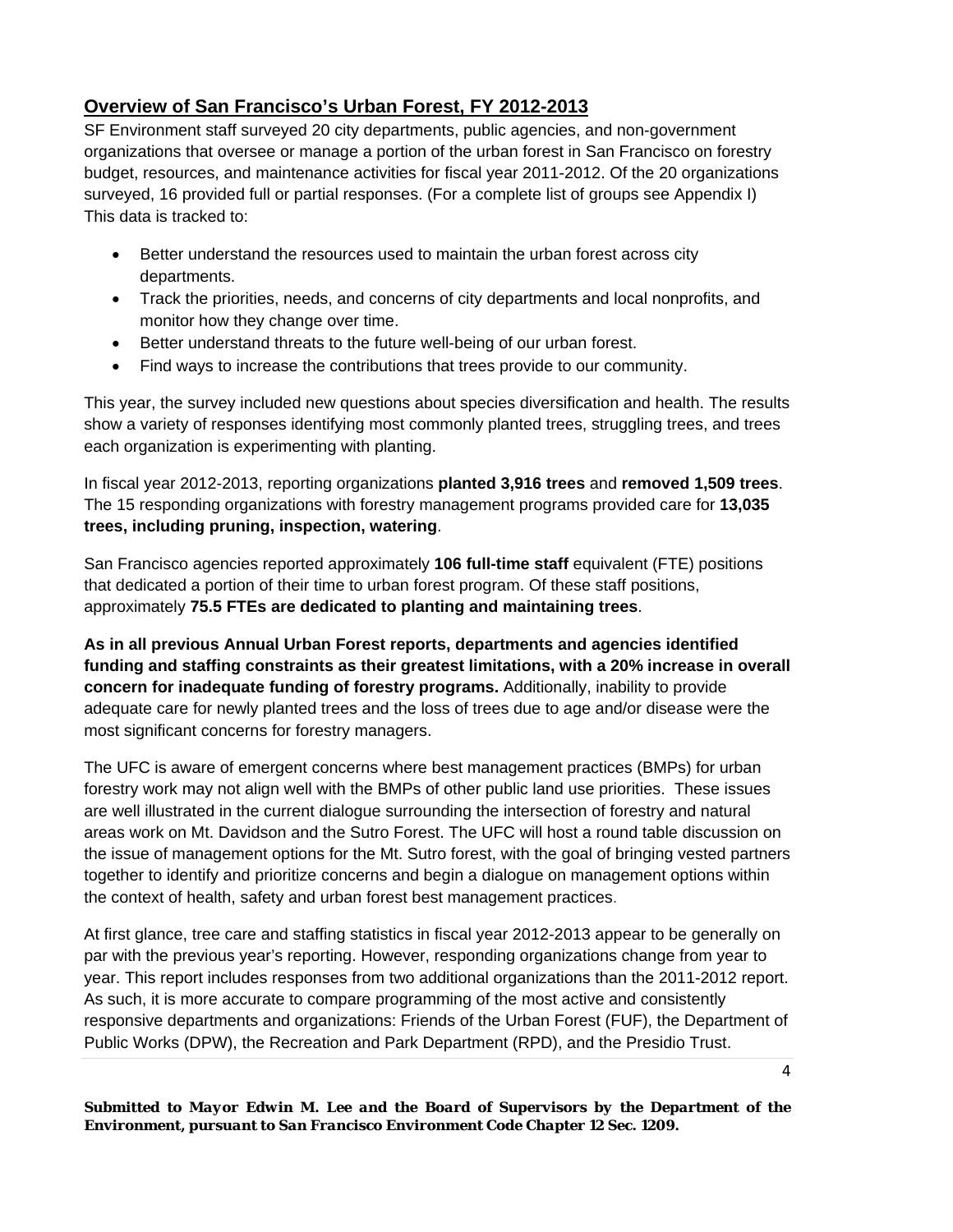Consistent with other organizations, staffing and funding among these four most active city departments and nonprofits remained relatively unchanged from the previous fiscal year. RPD increased their forestry staff by 2 FTE from the previous fiscal year. However, this is still 2 FTE less than RPD reported for forestry staff in fiscal year 2010-2011.

While tree planting and tree care activities also remained relatively consistent, **tree removal increased by a significant margin, from 597 trees removed by these four organizations in the previous reporting cycle, to 1070 trees removed in this fiscal year, a 79% increase in tree removal**. While DPW reduced the number of trees they removed between this fiscal year report and the last, RPD and the Presidio Trust saw a considerable increase in tree removal activities. The increase can be partially explained by a disturbing amount of vandalism to newly planted trees in Golden Gate Park, which necessitated the removal of 152 young trees.

| 2012 Annual Report | <b>Planted</b> | <b>Cared For</b> | Removed |
|--------------------|----------------|------------------|---------|
| <b>DPW</b>         | 923            | 3155             | 201     |
| <b>RPD</b>         | 817            | 572              | 276     |
| <b>FUF</b>         | 1170           | 2795             | 0       |
| <b>Trust</b>       | 500            | 4600             | 120     |
| <b>Total</b>       | 3410           | 11,122           | 597     |

| 2013 Annual Report | <b>Planted</b>       | <b>Cared For</b>   | <b>Removed</b>         |
|--------------------|----------------------|--------------------|------------------------|
| <b>DPW</b>         | 1031                 | 1959               | 139                    |
| <b>RPD</b>         | 876                  | 546                | 571                    |
| <b>FUF</b>         | 1273                 | 3356               | 0                      |
| <b>Trust</b>       | 500                  | 4000               | 360                    |
| <b>Totals</b>      | $3680 - 8%$ increase | 9861 -11% decrease | $1070 - 79\%$ increase |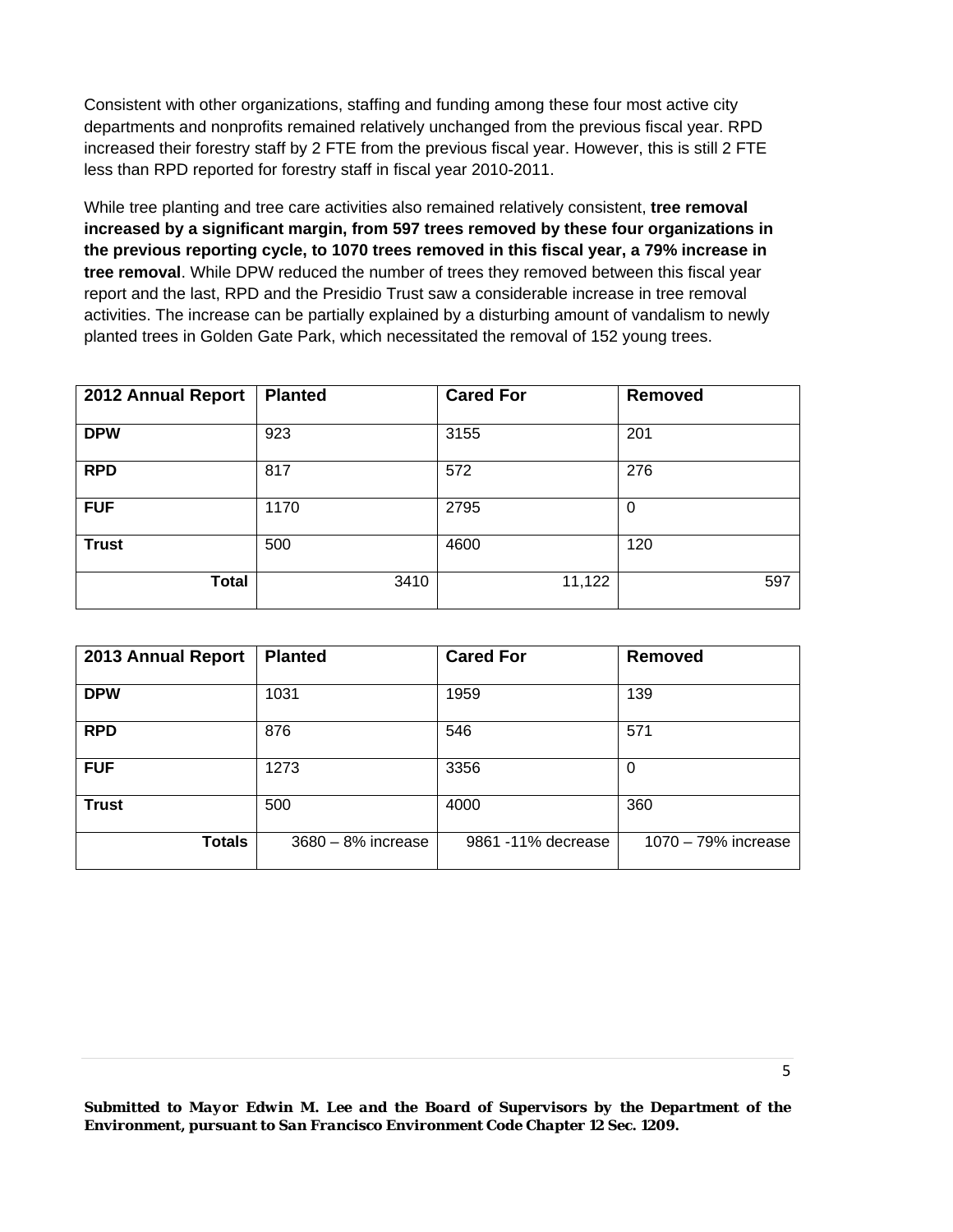## **List of Participating Organizations**

The following organizations and city departments responded to the survey:

- California Department of Transportation, District 4 (CalTrans)
- Department of Public Health, General Hospital (DPH-GH)
- Department of Public Works (DPW)
- Friends of the Urban Forest (FUF)
- Golden Gate National Recreation Area, Fort Mason (GGNRA)
- Office of Community Investment and Infrastructure (OCII) (Successor Agency to the San Francisco Redevelopment Agency)
- Pacific Gas and Electric (PG&E)
- Port of San Francisco (PORT)
- Presidio Trust (Trust)
- Public Utilities Commission, City Distribution Division (PUC)
- Recreation and Park Department (RPD)
- San Francisco International Airport (SFO)
- San Francisco Unified School District (SFUSD)
- Treasure Island Development Authority (TIDA)
- University of California, San Francisco (UCSF)
- San Francisco Planning Department

The following organizations and departments were queried and did not respond:

- City College of San Francisco (CCSF)
- Department of Public Health, Laguna Honda Hospital (DPH-LH)
- Municipal Transit Authority (MTA)
- San Francisco State University (SFSU)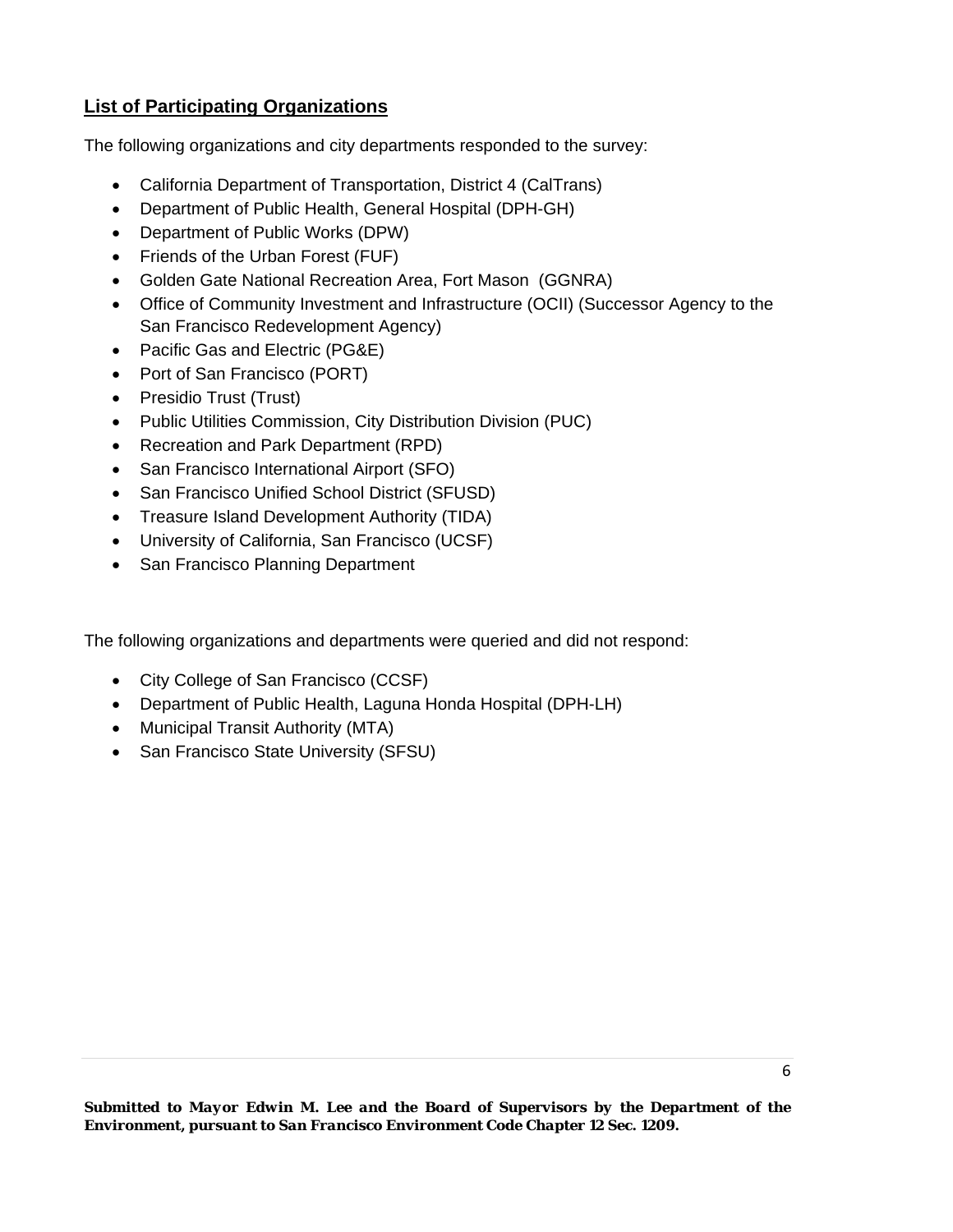#### **Major opportunities and challenges reported by participating organizations**

Management of San Francisco's urban forest is divided among many stakeholders who provide direct care to trees within land under their jurisdiction, as well as nonprofit organizations who engage with agency partners to support forestry activities on city-owned land.

The **California Department of Transportation, District 4** (CalTrans) manages the care and oversight of trees and green spaces on state rights-of-way in the Bay Area and works with the Adopt-A-Highway division to allow neighborhood groups access to land for community gardening. In 2012-2013, CalTrans completed the Rincon Hill Dog Park in association with city departments and neighborhood associations, re-landscaped and installed new irrigation at the  $5<sup>th</sup>$  street off ramp, removed hazardous trees at Progress Park, and improved irrigation at the Hospital Curve. CalTrans major forestry concerns are the loss of trees due to Pine Pitch Canker and the loss of trees and shrubs due to tree topping by billboard companies for visibility.

The **San Francisco Department of Public Health** (SFDPH) has many facilities with on-site trees, though the General Hospital Facility was the only site to respond to this year's survey. General Hospital reports concern for tree health due to ongoing construction of the new hospital facility. In 2013-2014, they will have an increased forestry operation budget, due to \$40K+ allocated for tree work from Bureau of Building Repair.

The **Department of Public Works** (DPW) provides oversight and care to trees within the City's public rights-of way, including planting and maintaining street trees, issuing street tree planting and removal permits to residents, and providing emergency street tree response. In 2012-2013, DPW continued transferring maintenance responsibility of formerly DPW maintained trees to adjacent property owners and completed a partial inventory of street trees, including privately maintained trees as well as DPW maintained trees. Long term financing for tree care, public response to tree maintenance transfer and lack of funding remain their top concerns. Additionally, DPW is concerned with pest, disease, and fungal problems that are affecting certain tree species. Myoporum thrips are not well controlled and are negatively impacting *Myoporum* trees. Additionally, *Nattrassia mangiferae* is causing sooty canker that is affecting *Ficus* trees. The city needs more information on this disease.

**Friends of the Urban Forest** (FUF) helps individuals and neighborhood groups plant and care for street trees and sidewalk gardens in San Francisco. One major opportunity for FUF is its new partnership with the San Francisco Public Utilities Commission to install sidewalk gardens in key locations throughout the city to capture storm water and thereby reduce the burden on the city's combined storm-sewer system. FUF is also taking advantage of the local building boom by partnering with developers to incorporate greening into their development projects. FUF is also pursuing potential new funding sources at the state level to make up for recent cuts in such funding. FUF's key focus in the coming year will be drawing attention to problems facing San Francisco's urban forest, including the way street

*Submitted to Mayor Edwin M. Lee and the Board of Supervisors by the Department of the Environment, pursuant to San Francisco Environment Code Chapter 12 Sec. 1209.* 

7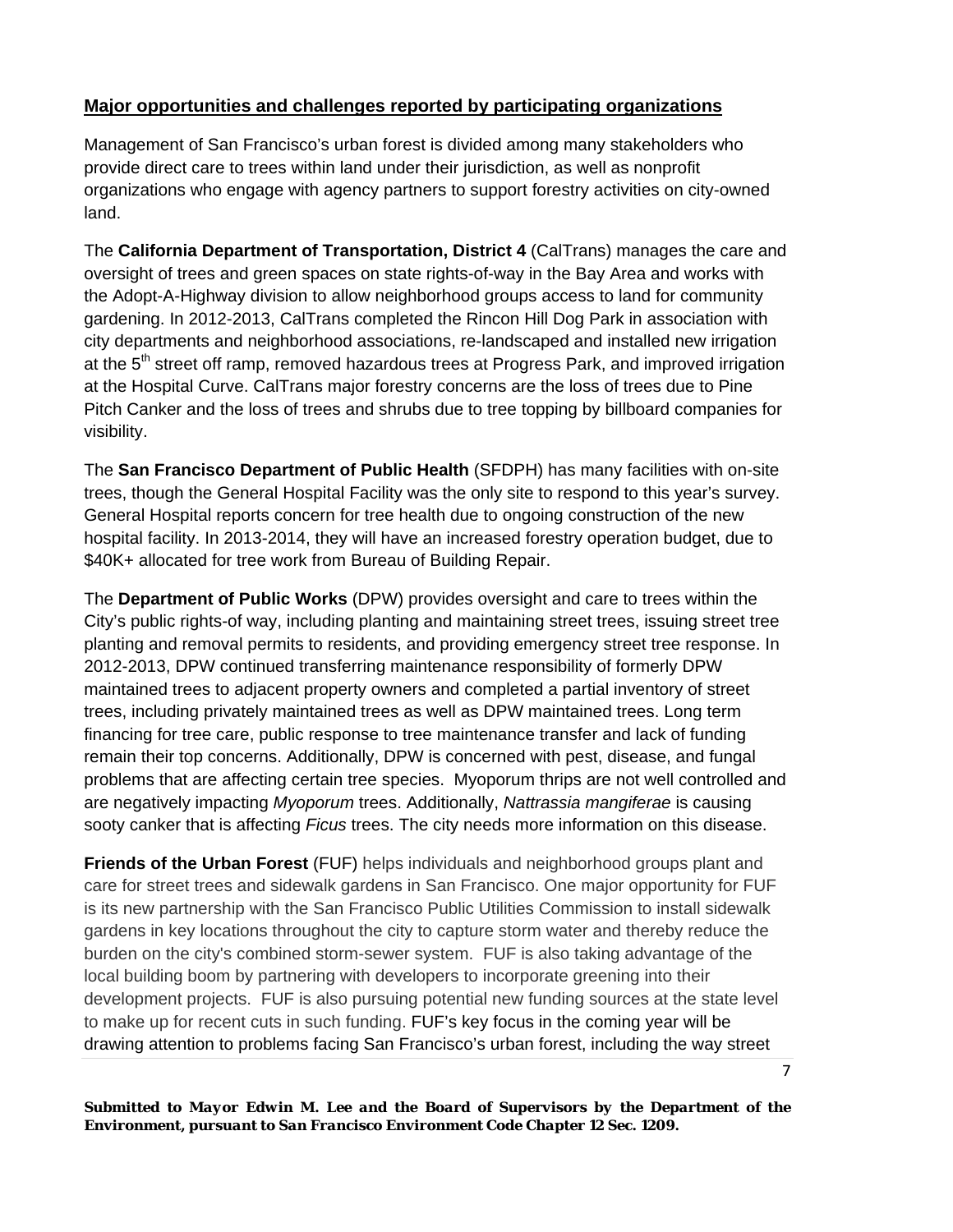trees are maintained (and neglected), and proposing a solution to improve street tree health and care based on the forthcoming Urban Forest Master Plan.

The **Office of Community Investment and Infrastructure** (OCII) is the local successor agency to the San Francisco Redevelopment Agency. As part of the 2011 Budget Act, and in order to protect funding for core public services at the local level, the Legislature approved the dissolution of the state's 400 plus RDAs, which were officially dissolved as of February 1, 2012. OCII is primarily concerned with significantly reduced funding overall, due to the dissolution of the Redevelopment Agency.

**Pacific Gas and Electric Company** (PG&E) works with property owners to resolve conflicts between trees and power lines. As in past reports, they identified concerns with public safety and service reliability due to conflicts between power lines and trees, especially palm trees, which, due to their structure and growth habit, cannot be effectively pruned away from power lines. PG&E is additionally concerned with safely pruning trees near cars that are parked alongside the curb.

**SF Planning Department** (Planning) plays a supportive role for urban forest managers in San Francisco, providing technical and financial assistance. The Planning Department, in collaboration with the DPW and FUF, is creating a plan to promote San Francisco's urban forest *with a primary focus on street trees*. The Urban Forest Plan will identify policies and strategies to proactively manage and grow the city's street tree population. The goal of the Plan is to create an expanded, healthy and thriving urban forest now and for the future. To support the Urban Forest Plan, Planning, DPW, and FUF performed a Street Tree Census, inventorying 25K street trees. Additionally, Planning provides technical assistant services related to urban forestry policy, planning, finance and geographic analysis to a wide range of urban forestry stakeholders in San Francisco. The Planning Department provided financial assistance to the Urban Forestry Council for general operations and the Recreation and Parks Department for a Parks Trees Financing Study. The Planning Department's key concern is the sustainability of urban forestry funding over the long-term to meet policy goals.

The **Port of San Francisco** (PORT) manages the care of trees along the San Francisco Bay waterfront. The Port is highly concerned with escalating loss of palm trees, due to *Fusarium* wilt fungal infections. Last fiscal year, the Port reported a loss of three trees; this year the Port has ten additional palms in acute decline. The Port is engaged in critical measures to examine each new tree planted, prevent the spread of the fungus, and replace damaged trees with similar and more resistant palm species. At an approximate replacement cost \$20K-\$30K per tree, this is a pressing and serious issue for the Port. Additionally, DPW has requested that the Port assume management responsibility for trees on Port jurisdiction where the maintenance responsibility had previously been DPW's. The Port is considering inclusion of forestry work in their capital plan to meet their increasing funding needs.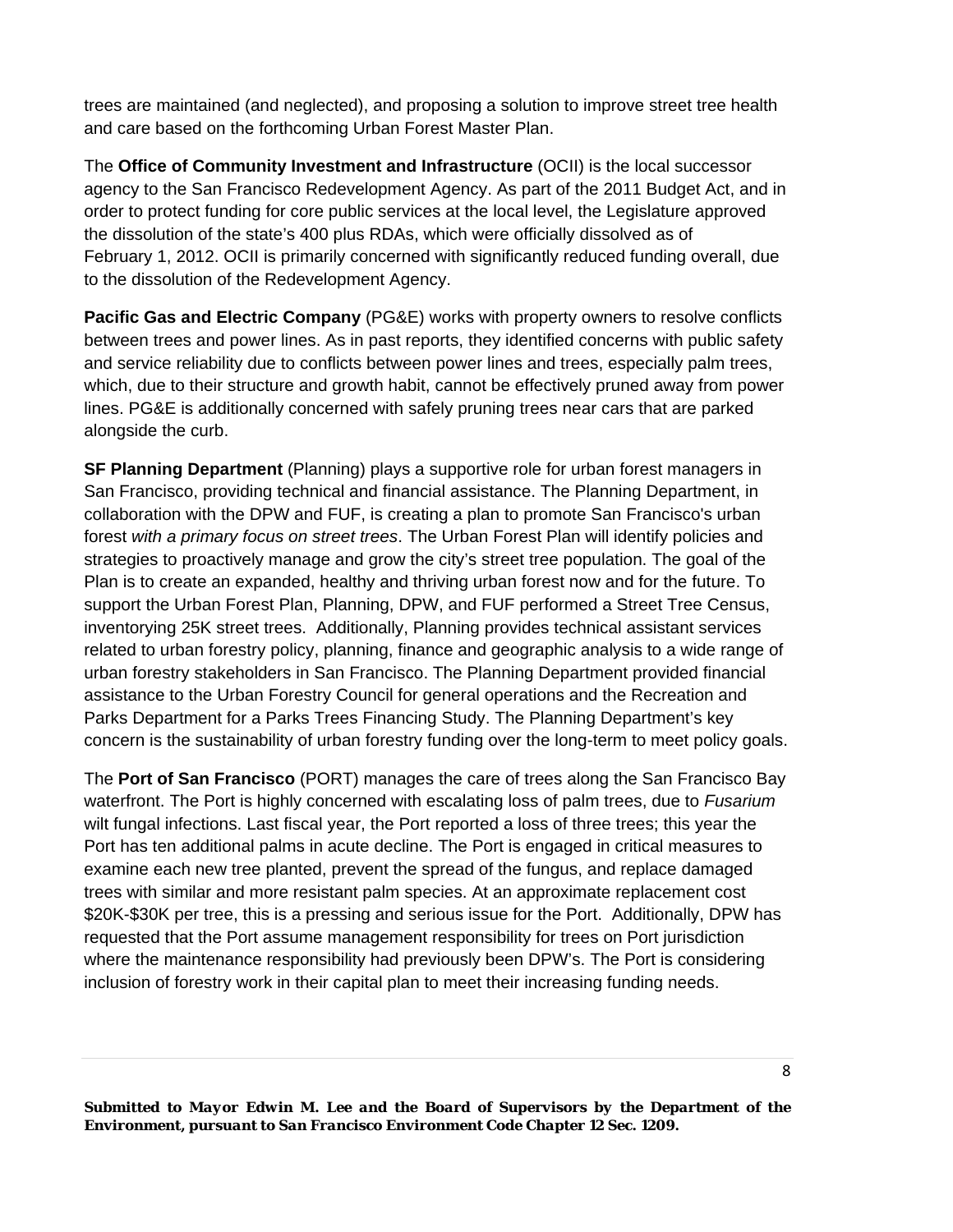The **Presidio Trust** (Trust) oversees approximately 70K trees in the Presidio of San Francisco, 1,491 acre National Historic Landmark located within GGNRA lands. The Trust actively manages more than 10K trees. The Trust has been engaged in ambitious reforestation work based on their Vegetation Management Plan, which was adopted in 2011. Their greatest concern is the age and vitality of the Presidio's Historic Forest. Natural regeneration in the Presidio's forested areas has been limited and without intervention the aging forest will decline. The Vegetation Management Plan seeks to improve the health and biological diversity of the Historic Forest areas, through rehabilitation and planting efforts with an eye to improving the size diversity, age ranges, and density of forested areas, while maintaining wind breaks, vistas, natural habitat, and historic character.

The **San Francisco Public Utilities Commission** (SFPUC) manages trees and green space around reservoirs. The PUC continues to express a lack of adequate funding for their forestry maintenance programs, including an inability to fill an open requisition for their lead urban forester staff position.

The **Recreation and Parks Department** (RPD) gained approval to backfill three arborist staff positions that had been vacant. They expressed serious ongoing concerns with funding and staffing, and tree loss due to age, disease, and vandalism. RPD reported losses of over 150 newly planted trees due to vandalism and cited additional critical concerns for the health and safety of the trees in their over-aged canopy. As of March 2013, the San Francisco Recreation and Park Department tree inventory was augmented by the acceptance of the transfer of tree-maintenance responsibility from the Department of Public Works for 1,639 street trees located adjacent city parklands; these trees are now considered part of the city parklands' biomass. Regretfully, the transfer of the maintenance responsibility and ownership was not inclusive of funding sources for their care.

The **San Francisco International Airport** (SFO) manages natural areas, trees, and landscaped areas surrounding the San Francisco Airport. SFO is focused on improving pollution and pest management within difficult environmental conditions. As landscape trees grow in areas adjacent to roadways and signage, SFO focused on ensuring visibility and safety of these vital structures while improving the health of the trees and open space under their management.

The **San Francisco Unified School District** (SFUSD) provides care and maintenance for approximately 3K trees on 430 acres of school district property. Through support from the Prop A bond fund, passed in 2006 and 2011, SFUSD has dedicated \$12M to build more school gardens and increase focus on education in an outdoor setting. Despite the success with the school greening and school garden program supported by Prop A, as in past years, SFUSD remains highly concerned with ongoing staffing and funding needs for forestry work, with a static budget that hasn't increased in years, despite increased tree maintenance requirements.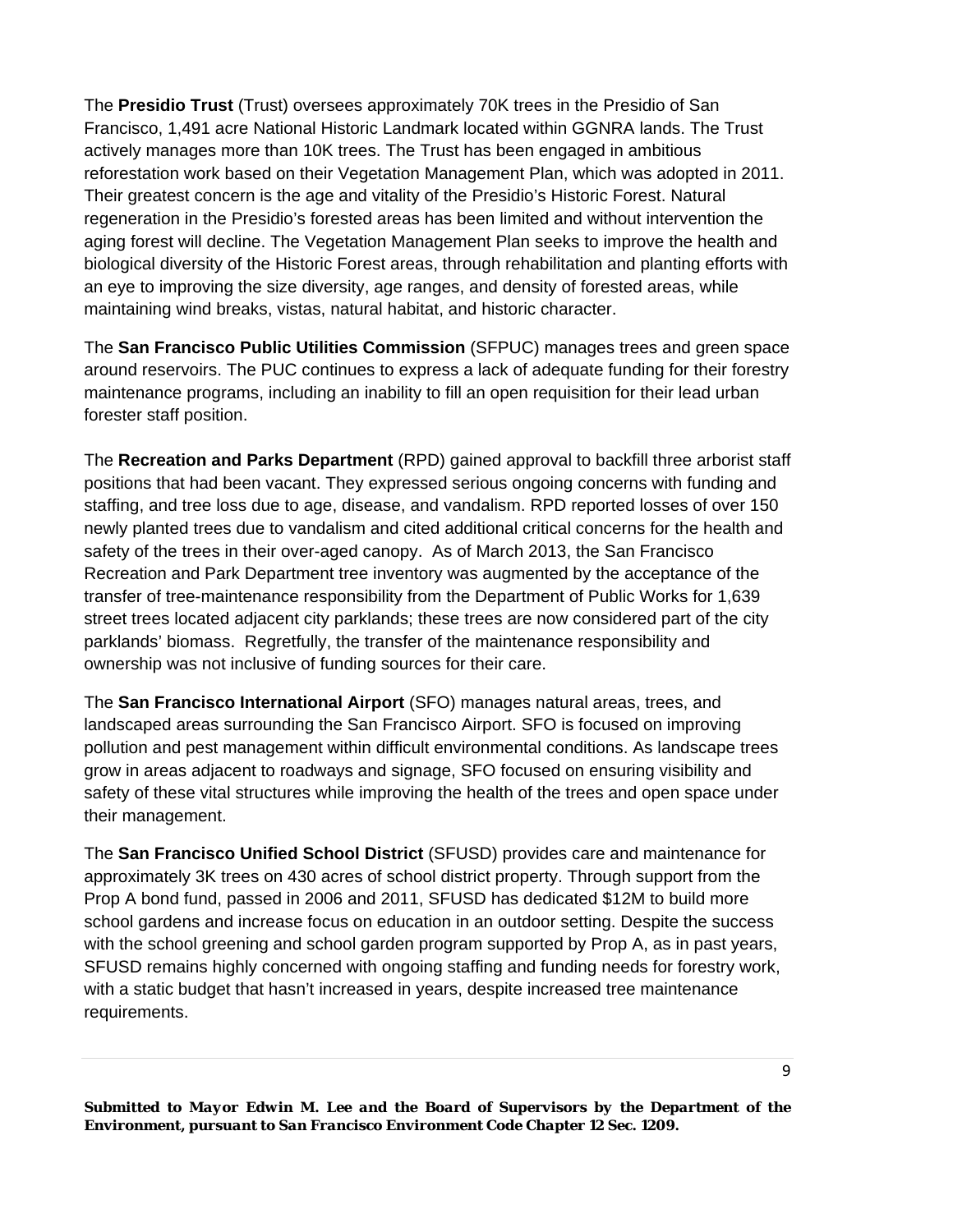The **Treasure Island Development Authority**'s (TIDA) oversees the care of all trees on Treasure Island. TIDA seeks to maintain the health of their existing trees and identify solutions to mitigate tree disease within their property. For fiscal year 2013-2014, TIDA has allocated approximately \$305K that will be work ordered to DPW to implement a Treasure Island Tree Maintenance Program, allowing TIDA to assess their trees Island wide, remove dead trees, and prune tree limbs to both mitigate hazards to facilities and overhead utility infrastructure as well as to further beautify the Island.

The **University of California, San Francisco** (UCSF) owns a largely undeveloped 61-acre area just south of the Parnassus Heights campus called the Mount Sutro Open Space Reserve. UCSF is committed to maintaining the Reserve as a safe and accessible resource that San Francisco residents and visitors can enjoy. UCSF is concerned with their aging urban forest and the need to address potential fire hazards, in the midst of conflicting community engagement and funding constraints.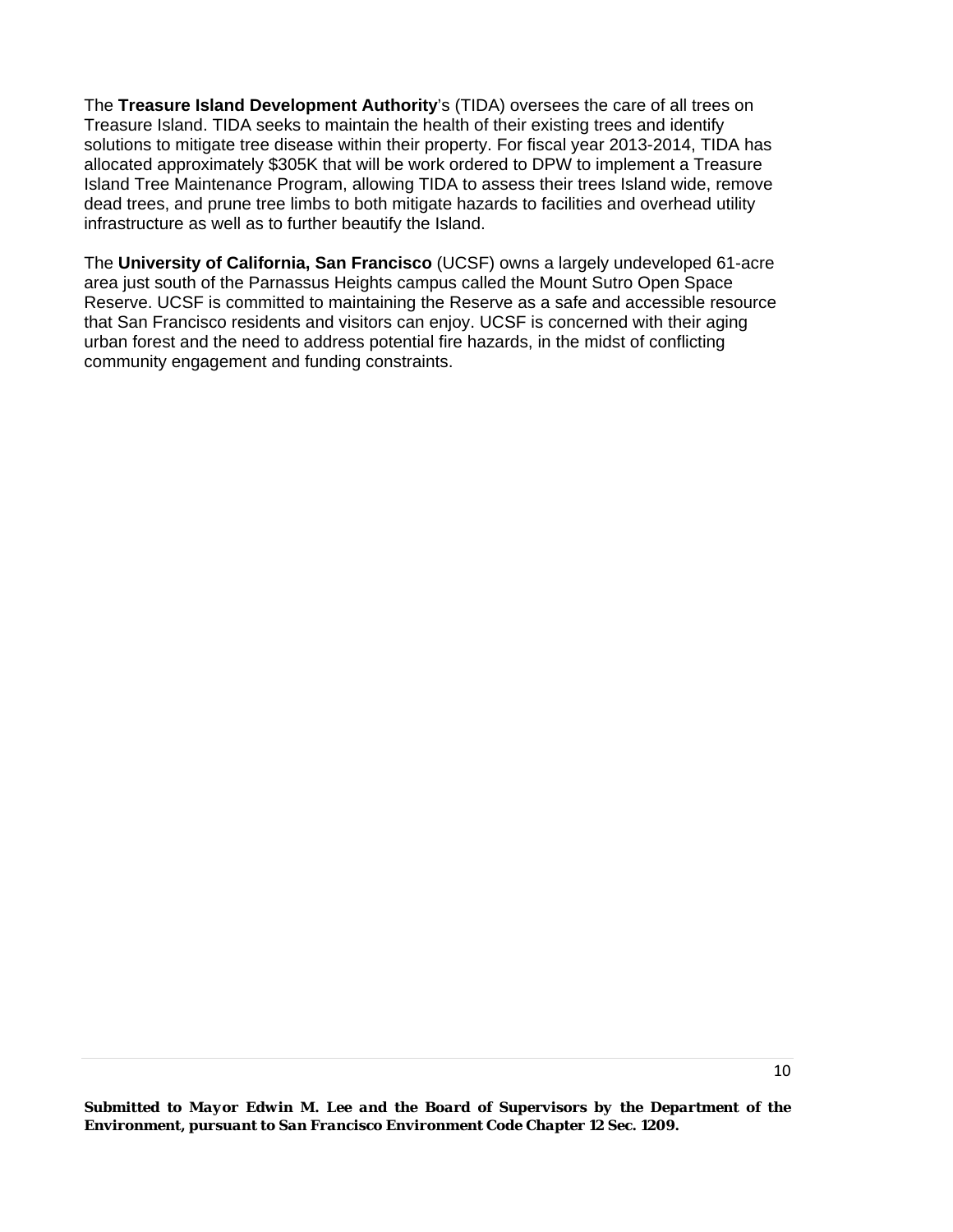#### **Responses from the 2013 Annual Urban Forest Report Survey**

| <b>Department</b> | Urban<br>forest-   | # Staff (or<br>FTE equiv) | <b>Total</b><br>department | Urban<br>forestry | Est. % of UF budget<br>spent on tree planting, |                |
|-------------------|--------------------|---------------------------|----------------------------|-------------------|------------------------------------------------|----------------|
|                   | related            | performing                | budget                     | related           | care, and removal<br><b>Amount</b>             | %              |
|                   | staff<br>positions | only<br>forestry          |                            | budget            |                                                |                |
|                   |                    | work                      |                            |                   |                                                |                |
| <b>Cal Trans</b>  | 4                  | 2.5                       | \$5M                       | <b>Unknown</b>    | <b>Unknown</b>                                 | 10-30%*        |
| <b>DPH-GH</b>     | $2.5$ FTE          | $\overline{0}$            | \$1M                       | \$100K            | \$40K                                          | 40%            |
| <b>DPW</b>        | 41                 | 26                        | \$140.7M                   | $$5.8M**$         | $$1.1M**$                                      | 19%            |
| <b>FUF</b>        | 12 FTE, 3<br>PTE   | 6 FTE                     | \$1.8M                     | \$1.4M            | \$1.4M                                         | 100%           |
| <b>GGNRA</b>      | 0                  | $\Omega$                  | <b>Unknown</b>             | <b>Unknown</b>    | <b>Unknown</b>                                 | <b>Unknown</b> |
| <b>OCII/SFRA</b>  | $\overline{0}$     | $\overline{0}$            | \$153M                     | <b>Unknown</b>    | <b>Unknown</b>                                 | <b>Unknown</b> |
| PG&E              | 1FTE               | 5 FTE                     | No answer                  | Varies            | No answer                                      | No answer      |
| <b>Planning</b>   | $.5$ FTE           | $\overline{0}$            | No answer                  | \$295K            | $\overline{0}$                                 | 0%             |
| <b>PORT</b>       | $2$ FTE            | $\overline{0}$            | \$88.6M                    | \$137K            | \$44K                                          | 32%            |
| <b>Trust</b>      | 10 FTE             | 9 FTE                     | \$90M                      | \$750K            | No answer                                      | No answer      |
| <b>PUC</b>        | $\overline{0}$     | $\overline{0}$            | <b>Unknown</b>             | $$114K**$         | $$114K**$                                      | 100%           |
| <b>RPD</b>        | 27 FTE             | 27 FTE                    | \$138.5M                   | $$3.5M**$         | $$3.5M**$                                      | 100%           |
| <b>SFO</b>        | $1.5$ FTE          | $\overline{0}$            | " $N/A$ "                  | \$125K            | \$125K                                         | 100%           |
| <b>SFUSD</b>      | $\overline{0}$     | $\overline{0}$            | \$1M                       | \$60K             | \$60K                                          | 100%           |
| <b>TIDA</b>       | 2 FTE              | $\boldsymbol{0}$          | \$1M                       | No answer         | No Answer                                      | $-30%$         |
| <b>UCSF</b>       | $1$ FTE            | $\leq$                    | $\overline{\$8M}$          | \$100K            | \$100K                                         | \$100K         |
| TOTAL***:         | 106FTE             | 75.5FTE                   | \$628,7M                   | \$12.6M           | \$6.7M                                         |                |

Table 1: Respondents were asked about staffing and budget

\*Figure estimate is for all of the CalTrans District 4, Southwest Region, including San Francisco, San Mateo, and Santa Clara counties.

\* \* The UF budgets of PUC, DPW, and RPD include interdepartmental work ordered funding, which may or may not have been identified by the other departments in their report.

\*\*\*Total may not add up due to rounding.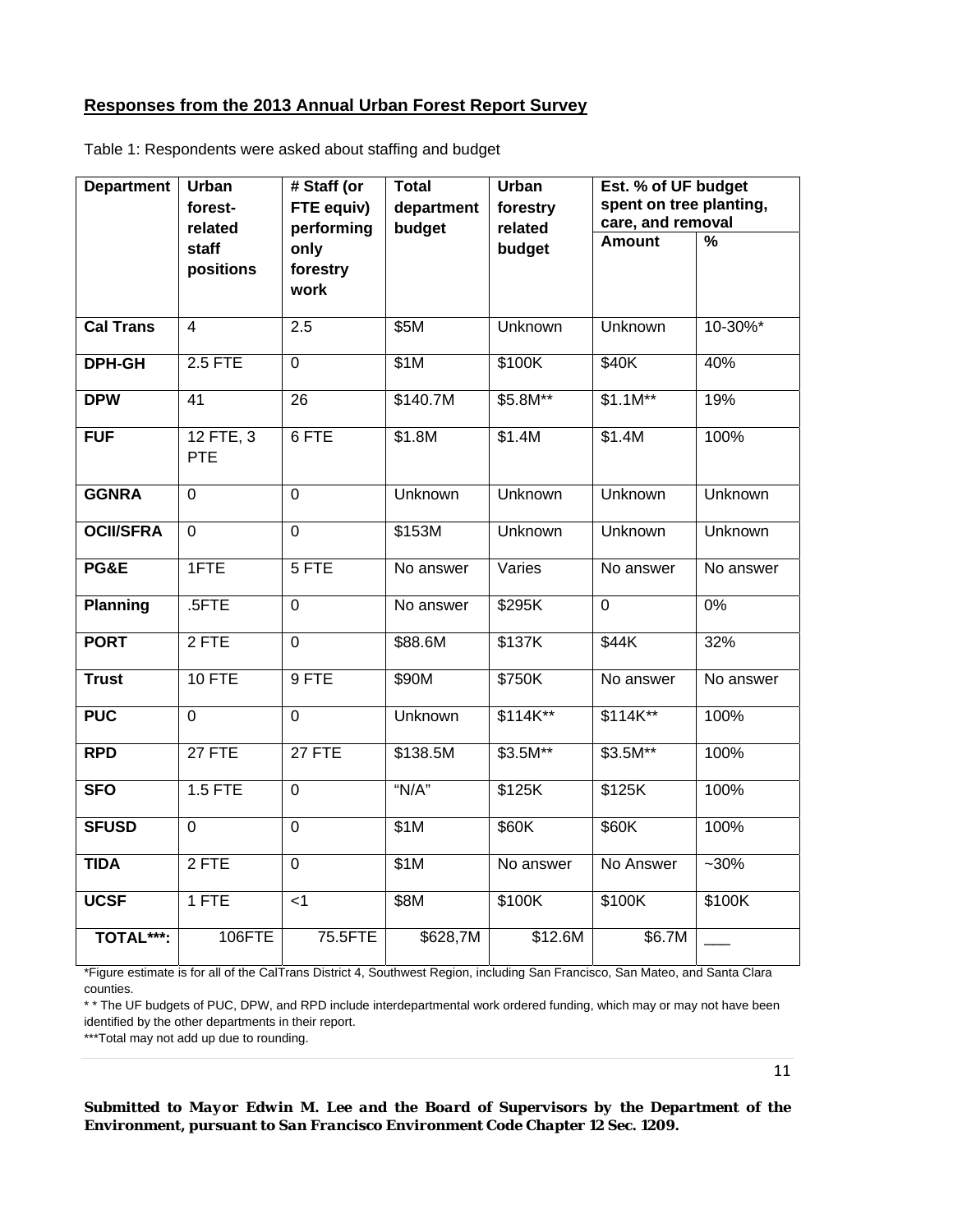| <b>Department</b> | <b>Most commonly planted</b><br>species                                                                                        | <b>Struggling species</b>                                                                                                                      | <b>Experimental species</b>                                                              |
|-------------------|--------------------------------------------------------------------------------------------------------------------------------|------------------------------------------------------------------------------------------------------------------------------------------------|------------------------------------------------------------------------------------------|
| <b>CalTrans</b>   | Elms, Pines and<br>Redwoods                                                                                                    | Eucalyptus and palms                                                                                                                           | None                                                                                     |
| <b>DPH-GH</b>     | Arbutus 'Marina'                                                                                                               | Ficus                                                                                                                                          | None                                                                                     |
| <b>DPW</b>        | Corymbia ficifolia*<br>Lophostemon confertus<br>Tristaniopsis laurina<br>Pittosporum undulatum                                 | None, but constantly<br>assessing species in different<br>conditions, and trying to<br>choose the best species for<br>the climate and goals.   | Lagunaria patersonii, not new, but<br>less common (not experimenting,<br>but using more) |
| <b>FUF</b>        | Prunus serrulata<br>'Kwanzan', Arbutus<br>'Marina', Olea europaea<br>Majestic Beauty',<br>Magnolia grandiflora. Little<br>Gem' | Acacia baileyana, Rhamnus<br>alaternus, Pyrus kawakamii<br>and Pyrus calleryana we have<br>reduced greatly due to<br>disease                   | Fraxinus ornus, Elaeocarpus<br>decipens, Quillaja saponaria,<br>more Tilia cordata       |
| <b>GGNRA</b>      | No answer                                                                                                                      | No answer                                                                                                                                      | No answer                                                                                |
| <b>OCII/SFRA</b>  | Unknown                                                                                                                        | Poplar (Mission Bay -<br>invasive root system)<br>Sycamore (Rincon Point -<br>fungus/mildew)                                                   | No answer                                                                                |
| PG&E              | No answer                                                                                                                      | No answer                                                                                                                                      | No answer                                                                                |
| <b>PORT</b>       | True Date Palm (Phoenix<br>dactylifera)                                                                                        | Canary Island Date Palm                                                                                                                        | No answer**                                                                              |
| Trust             | Monterey pine (Pitch<br>canker tolerant), Monterey<br>cypress, Eucalyptus sp.                                                  | No answer                                                                                                                                      | Eucalyptus diversicolor,<br>Eucalyptus dalrympleana,<br>Pinus contorta                   |
| <b>PUC</b>        | No trees planted                                                                                                               | Quercus agrifolia struggle in<br>places with irrigation and<br>heavy dog use, we<br>recommend against planting<br>them in areas of public use. | None                                                                                     |

## Table 2: Respondents were asked about species selection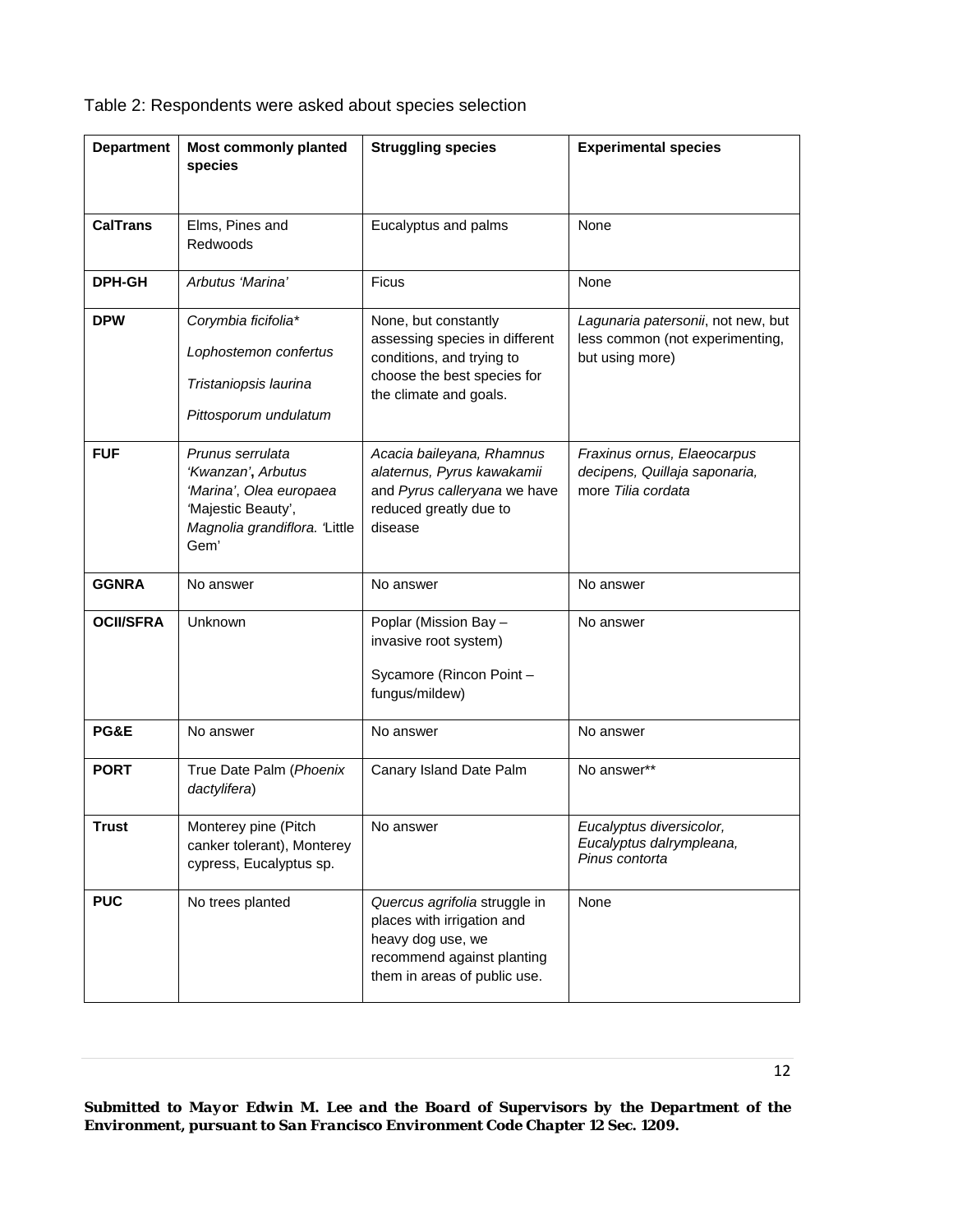| <b>RPD</b>   | Monterey Cypress, Oak,<br>and Coast Redwood                                                                             | Pines - Pine Pitch Canker                                                   | Canker-inoculated/resistant Pines                                                                                                                                                                                      |
|--------------|-------------------------------------------------------------------------------------------------------------------------|-----------------------------------------------------------------------------|------------------------------------------------------------------------------------------------------------------------------------------------------------------------------------------------------------------------|
| <b>SFO</b>   | Coast live oak<br>(Quercus agrifolia)<br>Madrone<br>(Arbutus menziesii)<br>California buckeye<br>(Aesculus californica) | No answer                                                                   | We are planting more California<br>natives such as Oak, Madrone,<br>buckeye, Catalina ironwood, and<br>Incense cedar.<br>Norfolk Island hibiscus (Lagunaria<br>patersonii) seems to be doing well<br>in San Francisco. |
| <b>SFUSD</b> | None                                                                                                                    | Ficus, Eucalyptus                                                           | None                                                                                                                                                                                                                   |
| <b>TIDA</b>  | None planted                                                                                                            | If we were to plant new trees,<br>it would definitely not be<br>eucalyptus. | None                                                                                                                                                                                                                   |
| <b>UCSF</b>  | No answer                                                                                                               | No answer                                                                   | No answer                                                                                                                                                                                                              |

\* *Corymbia ficifolia* was listed as a common species this year due to extensive planting of medians on Junipero Serra Blvd. with this species. DPW does not usually use so many of this particular species in a year.

\*\* Identified use of *Phoenix dactylifera* for *Fusarium* resistance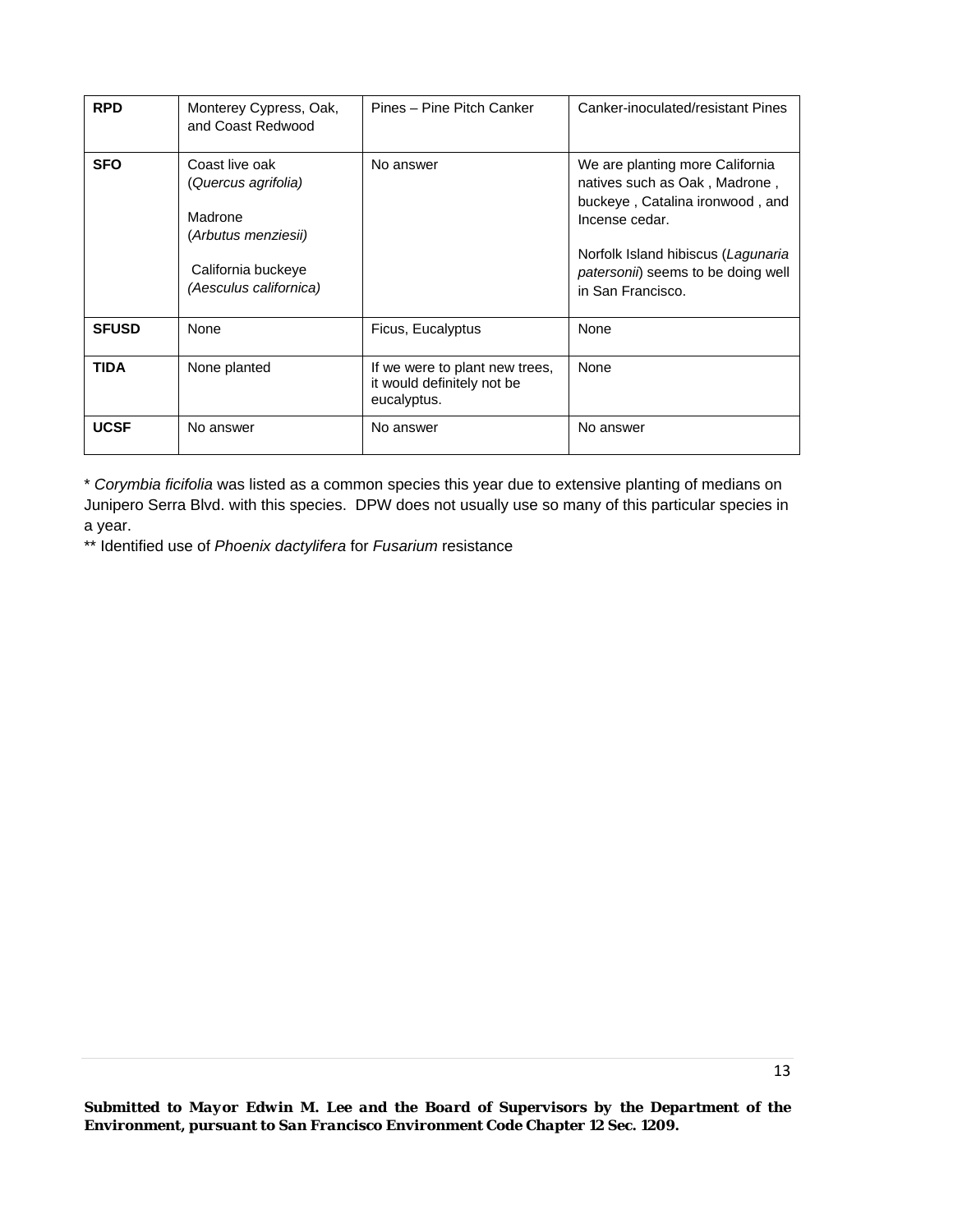| Dept.                    | purview were:  |           | How many trees within the department's | Work the department<br>performed for others:             | Work other departments<br>performed for the<br>departments or org:                                       |
|--------------------------|----------------|-----------|----------------------------------------|----------------------------------------------------------|----------------------------------------------------------------------------------------------------------|
|                          | Planted        | Cared for | Removed                                |                                                          |                                                                                                          |
| <b>CalTrans</b>          | $\overline{7}$ | 25        | $\overline{7}$                         | No answer                                                | None                                                                                                     |
| <b>DPH-GH</b>            | 6              | 30        | 12                                     | No answer                                                | DPW - provided care for 24<br>trees and removed 2 trees                                                  |
| <b>DPW</b>               | 1031           | 1959      | 139                                    | PUC - removed 44<br>trees<br>SFHA - cared for 38,        | FUF - planted 1108                                                                                       |
|                          |                |           |                                        | removed 12<br>SFFD - cared for 15,<br>removed 16         |                                                                                                          |
|                          |                |           |                                        | SF Public Library -<br>cared for 10, removed 1           |                                                                                                          |
|                          |                |           |                                        | CalTrans - removed 40                                    |                                                                                                          |
|                          |                |           |                                        | Port of SF - cared for<br>55                             |                                                                                                          |
|                          |                |           |                                        | TIDA - removed 6                                         |                                                                                                          |
|                          |                |           |                                        | SFPD - cared for 25                                      |                                                                                                          |
| <b>FUF</b>               | 1,273          | 3,356     | $\mathbf 0$                            | SFE - planted 165<br>trees for Urban<br>Orchards program | None                                                                                                     |
| <b>GGNRA</b>             | 15             | 19        | 22                                     | None                                                     | None                                                                                                     |
| <b>OCII/SFRA Unknown</b> |                | Unknown   | Unknown                                | None                                                     | Private contractors performed<br>forestry work within a larger<br>landscaping budget.                    |
| PG&E                     | $\mathbf 0$    | 2,200     | 240                                    | None                                                     | Private contractors prescribe<br>work; additional private<br>contractor perform prescribed<br>tree work. |
| <b>PORT</b>              | 3              | 100       | 10                                     | None                                                     | DPW - planted 3 trees, cared<br>for 50, and removed 3 trees                                              |

## Table 3: Respondents were asked about work plans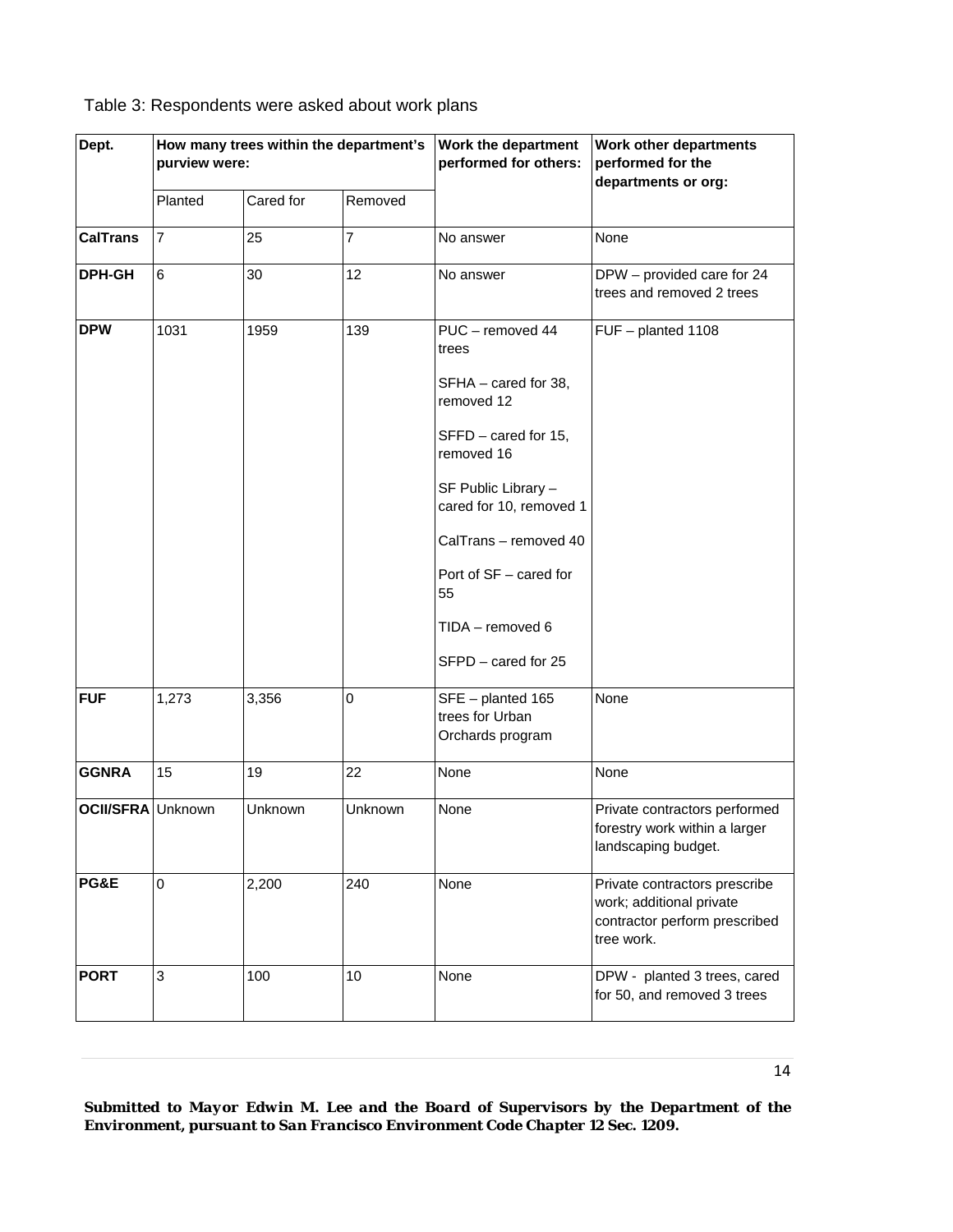| <b>Trust</b>  | 500         | 4000      | 360    | None                                                       | None                                                                                                              |
|---------------|-------------|-----------|--------|------------------------------------------------------------|-------------------------------------------------------------------------------------------------------------------|
| <b>PUC</b>    | $\mathbf 0$ | No Answer | 63     | No answer                                                  | RPD - removed 14 trees<br>Private contractor- removed 49<br>trees                                                 |
| <b>RPD</b>    | 876         | 546       | $571*$ | PUC - removed 14<br>trees                                  | None                                                                                                              |
| <b>SFO</b>    | 150         | 500       | 15     | CalTrans - planted 50<br>trees and cared for 450<br>trees. | No answer                                                                                                         |
| <b>SFUSD</b>  | 30          | No answer | 40     | No answer                                                  | FUF - planted 30 trees<br>Private contractor - removed<br>10 trees                                                |
| <b>TIDA</b>   | $\mathbf 0$ | $-700$    | ~1     | No answer                                                  | DPW – cared for $\sim$ 200 trees<br>and removed $\sim$ 5 trees<br>Private contractors – cared for<br>$~500$ trees |
| <b>UCSF</b>   | 25          | $-300$    | 30     | No answer                                                  | Private contractors - planted<br>25 trees, cared for 300, and<br>removed 30.                                      |
| <b>TOTAL:</b> | 3916        | 13035     | 938    |                                                            |                                                                                                                   |

\*Of the 571 trees removed on RPD, 152 trees were newly planted trees that were subject to severe vandalism, which necessitated removal.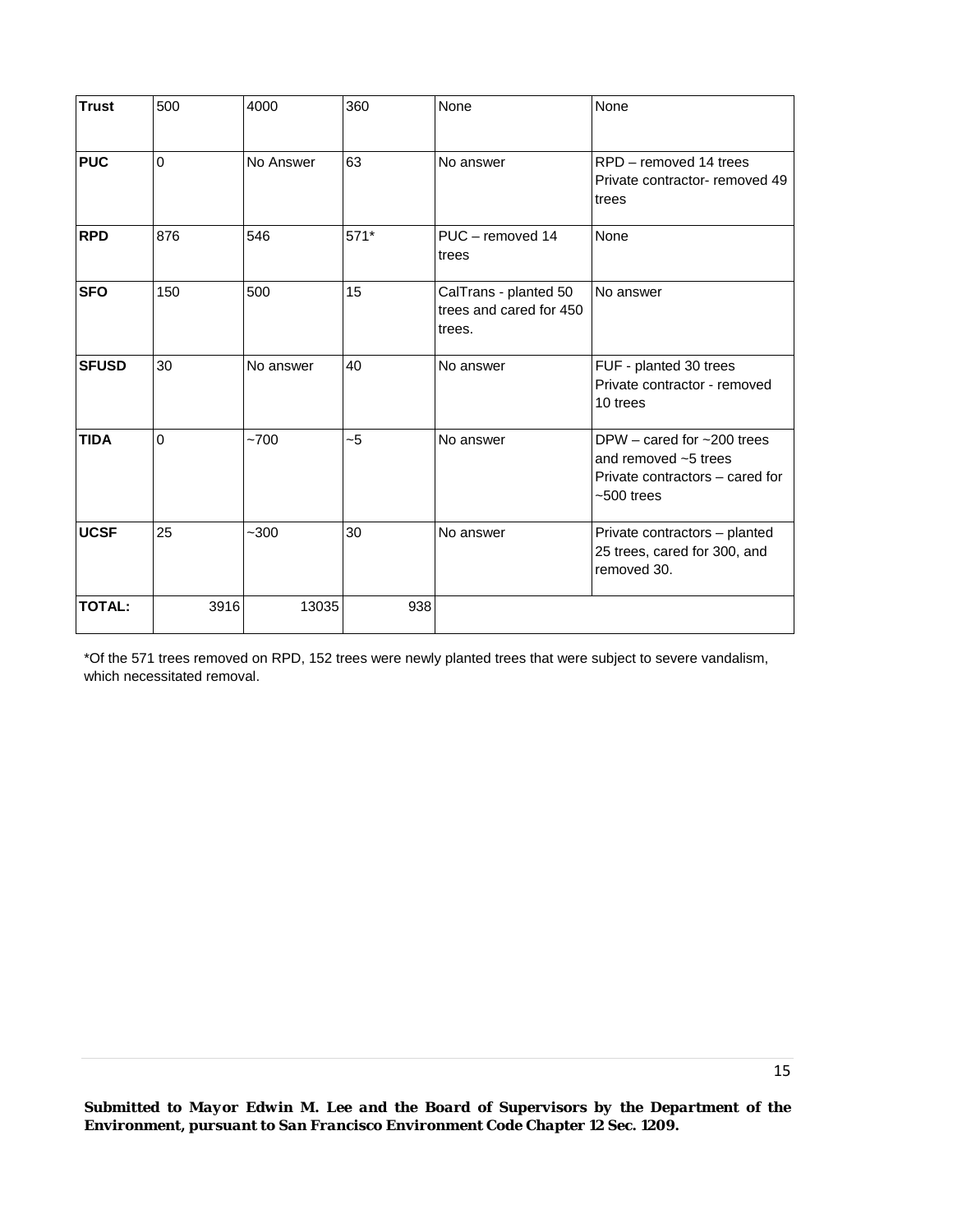Table 4: Respondents were asked to rate commonly cited urban forest-related concerns on a 1-5 scale, with 1 being "not significant" and 5 being "extremely significant"

| <b>Department</b>               | Inability to<br>provide<br>adequate<br>care to<br>established<br>trees | Loss of<br>significant<br>numbers<br>of trees<br>due to age<br>and/or<br>disease | Inability to<br>provide<br>adequate<br>care to<br>newly<br>planted<br>trees | <b>Inefficiencies</b><br>in the way<br>forestry<br>programs<br>operate on a<br>city-wide<br>basis | Loss of<br>significant<br>numbers of<br>trees due to<br>vandalism,<br>illegal<br>pruning,<br>and/or<br>illegal<br>removal | Loss of<br>significant<br>numbers of<br>trees due to<br>development |
|---------------------------------|------------------------------------------------------------------------|----------------------------------------------------------------------------------|-----------------------------------------------------------------------------|---------------------------------------------------------------------------------------------------|---------------------------------------------------------------------------------------------------------------------------|---------------------------------------------------------------------|
| <b>CalTrans</b>                 | $\overline{3}$                                                         | $\overline{4}$                                                                   | 5                                                                           | 3                                                                                                 | 3                                                                                                                         | $\overline{2}$                                                      |
| <b>DPH-GH</b>                   | $\overline{3}$                                                         | $\overline{2}$                                                                   | $\overline{2}$                                                              | 1                                                                                                 | $\mathbf{1}$                                                                                                              | $\overline{\mathbf{4}}$                                             |
| <b>DPW</b>                      | 5                                                                      | 3                                                                                | $\overline{\mathbf{4}}$                                                     | 3                                                                                                 | $\overline{\mathbf{4}}$                                                                                                   | 5                                                                   |
| <b>FUF</b>                      | 5                                                                      | $\overline{5}$                                                                   | $\overline{2}$                                                              | $\overline{3}$                                                                                    | 5                                                                                                                         | $\overline{3}$                                                      |
| <b>GGNRA</b>                    | No answer                                                              | No answer                                                                        | No answer                                                                   | No answer                                                                                         | No answer                                                                                                                 | No answer                                                           |
| <b>OCII/SFRA</b>                | $\overline{4}$                                                         | $\overline{2}$                                                                   | $\overline{2}$                                                              | 3                                                                                                 | 1                                                                                                                         | 1                                                                   |
| PG&E                            | No answer                                                              | No answer                                                                        | No answer                                                                   | No answer                                                                                         | No answer                                                                                                                 | No answer                                                           |
| <b>PORT</b>                     | $\overline{4}$                                                         | $\overline{5}$                                                                   | $\overline{2}$                                                              | $\overline{5}$                                                                                    | $\mathbf{1}$                                                                                                              | 3                                                                   |
| <b>Trust</b>                    | $\overline{2}$                                                         | $\overline{5}$                                                                   | 3                                                                           | 1                                                                                                 | 1                                                                                                                         | $\overline{2}$                                                      |
| <b>PUC</b>                      | $\overline{5}$                                                         | $\overline{4}$                                                                   | $\overline{\mathbf{4}}$                                                     | 1                                                                                                 | 1                                                                                                                         | $\overline{1}$                                                      |
| <b>RPD</b>                      | $\overline{5}$                                                         | $\overline{5}$                                                                   | $\overline{4}$                                                              | $\overline{3}$                                                                                    | $\overline{5}$                                                                                                            | $\overline{2}$                                                      |
| <b>SFO</b>                      | $\overline{2}$                                                         | 1                                                                                | $\overline{2}$                                                              | No answer                                                                                         | $\mathbf 1$                                                                                                               | $\overline{2}$                                                      |
| <b>SFUSD</b>                    | $\overline{5}$                                                         | $\mathbf{1}$                                                                     | $\overline{5}$                                                              | $\overline{5}$                                                                                    | $\mathbf 1$                                                                                                               | 1                                                                   |
| <b>TIDA</b>                     | 3                                                                      | 5                                                                                | 1                                                                           | 1                                                                                                 | 1                                                                                                                         | 1                                                                   |
| <b>UCSF</b>                     | $\overline{2}$                                                         | $\overline{5}$                                                                   | $\overline{2}$                                                              | 3                                                                                                 | $\overline{\mathbf{4}}$                                                                                                   | $\overline{2}$                                                      |
| <b>TOTAL:</b>                   | 48                                                                     | $\overline{47}$                                                                  | $\overline{36}$                                                             | $\overline{32}$                                                                                   | $\overline{29}$                                                                                                           | $\overline{29}$                                                     |
| <b>AVERAGED</b><br><b>TOTAL</b> | 3.7                                                                    | 3.6                                                                              | 2.9                                                                         | 2.7                                                                                               | 2.2                                                                                                                       | 2.2                                                                 |

*Submitted to Mayor Edwin M. Lee and the Board of Supervisors by the Department of the Environment, pursuant to San Francisco Environment Code Chapter 12 Sec. 1209.* 

16